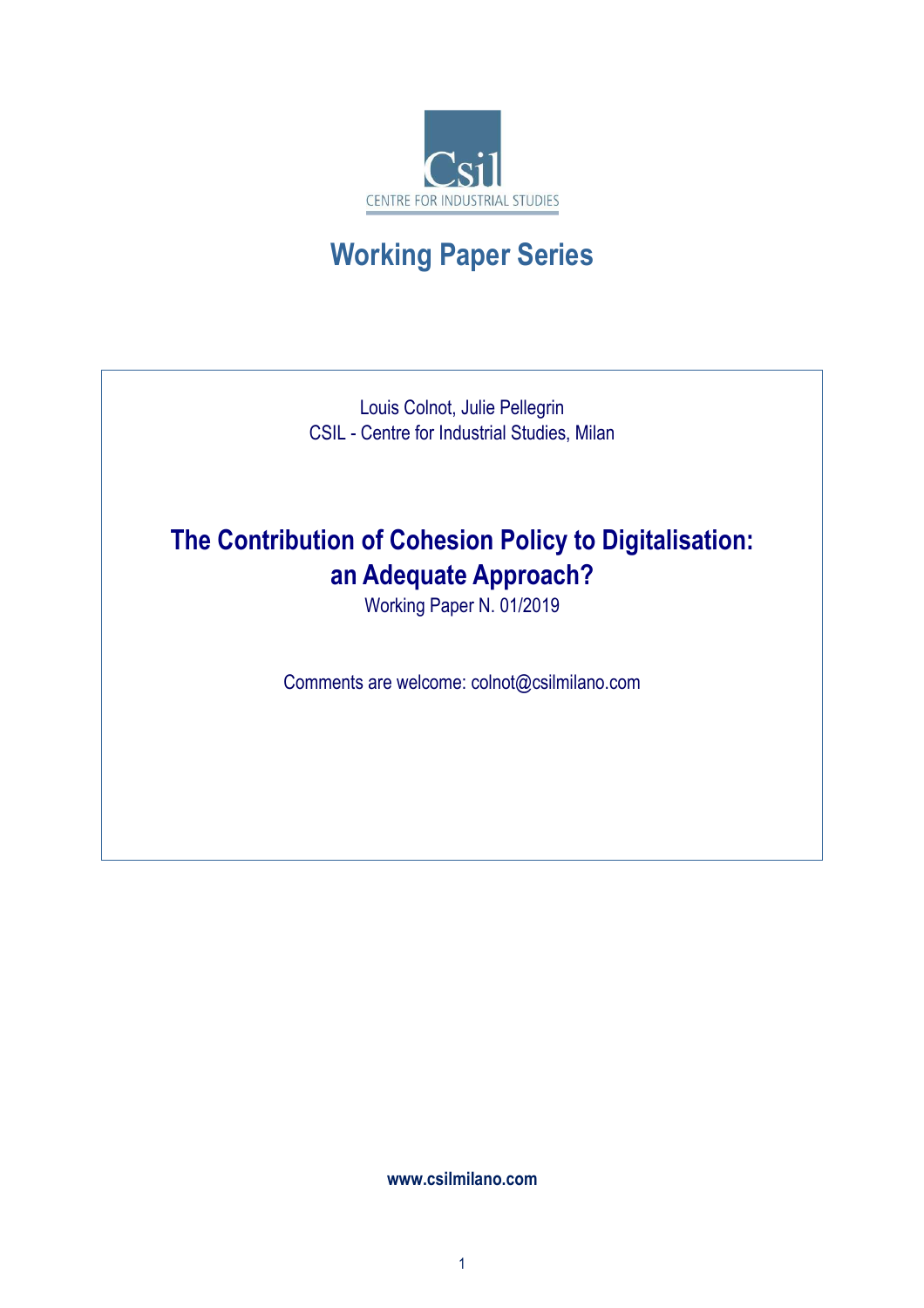## **THE CONTRIBUTION OF COHESION POLICY TO DIGITALISATION: AN ADEQUATE APPROACH?**

Louis Colnot, Julie Pellegrin CSIL - Centre for Industrial Studies (Milano) June 2018, Final Revision September 2019

\*\*\*

## **Abstract**

Academics and policy-makers see digital technologies as a significant driver of growth and innovation, capable of triggering radical transformations in both businesses' operations and citizens' life and welfare. Their potential is therefore deemed considerable, yet challenging to assess with certainty.

The EU has been a pioneer institution in promoting the digitalisation of its economy. Its main ambition is to harness the potential of Information and Communication Technologies (ICT) for growth and well-being. Its longlasting support has been delivered through different types of interventions, including regulation and funding. It is critical as the successful development of ICT requires a mixture of top-down (e.g., regulatory framework, broadband networks…) and bottom-up (e.g., demand for digital services by citizens…) initiatives. Despite these efforts, the EU economy is generally considered as remaining below its digitalisation potential. Additionally, large disparities in digitalisation performance are observed both within and between the Member States. This situation prevents the EU from reaping the full benefits linked to ICT. In that context, the regional level is fundamental to address the challenges arising from digitalisation. Indeed, it can help to articulate both bottom-up and top-down initiatives in a way that is consistent with the specific strengths and issues of territories, i.e., in a place-based manner. In particular, EU Cohesion Policy has supported digitalisation for several programming periods, combining a prominent funding mechanism with a relevant territorial approach.

Based on a series of case studies and a review of secondary sources, this paper aims at assessing how the 2014-2020 Cohesion Policy framework contributes to the adequate formulation and delivery of regional digital strategies. The analysis suggests that the Cohesion Policy's ability to steer the development of regional digital strategies is done through specific incentives (e.g., funding concentration, holistic approach). Its contribution also stems from its attention to the development of partnerships and stakeholders' involvement around specific territorial issues both during the formulation of regional digital strategies and during their delivery on the ground. However, there are some limits to its contribution, e.g. regarding the synergies between EU funding instruments for digital interventions. Further research is needed to ensure the generalisation of findings and estimate the causal role of Cohesion Policy's framework.

## **Acknowledgements**

This paper draws from material collected by the authors in the framework of a study for the European Parliament: 'Digital Agenda and Cohesion Policy' (2018). We thank the European Parliament services that authorised the use of these materials for this paper focusing more specifically on the question of regional digital strategies, as well as the experts who have provided inputs on the case studies (Luca Bisaschi and Gelsomina Catalano from CSIL, Łukasz Arendt from IPISS, Žilvinas Martinaitis from Visionary).

The views expressed in this paper are those of the authors and, in particular, do not necessarily reflect those of the European Parliament or other institutions. The usual disclaimer applies.

**Keywords:** Cohesion Policy, ICT, digitalisation, regional digital strategies **JEL codes**: H7, O18, O38, R58, Z18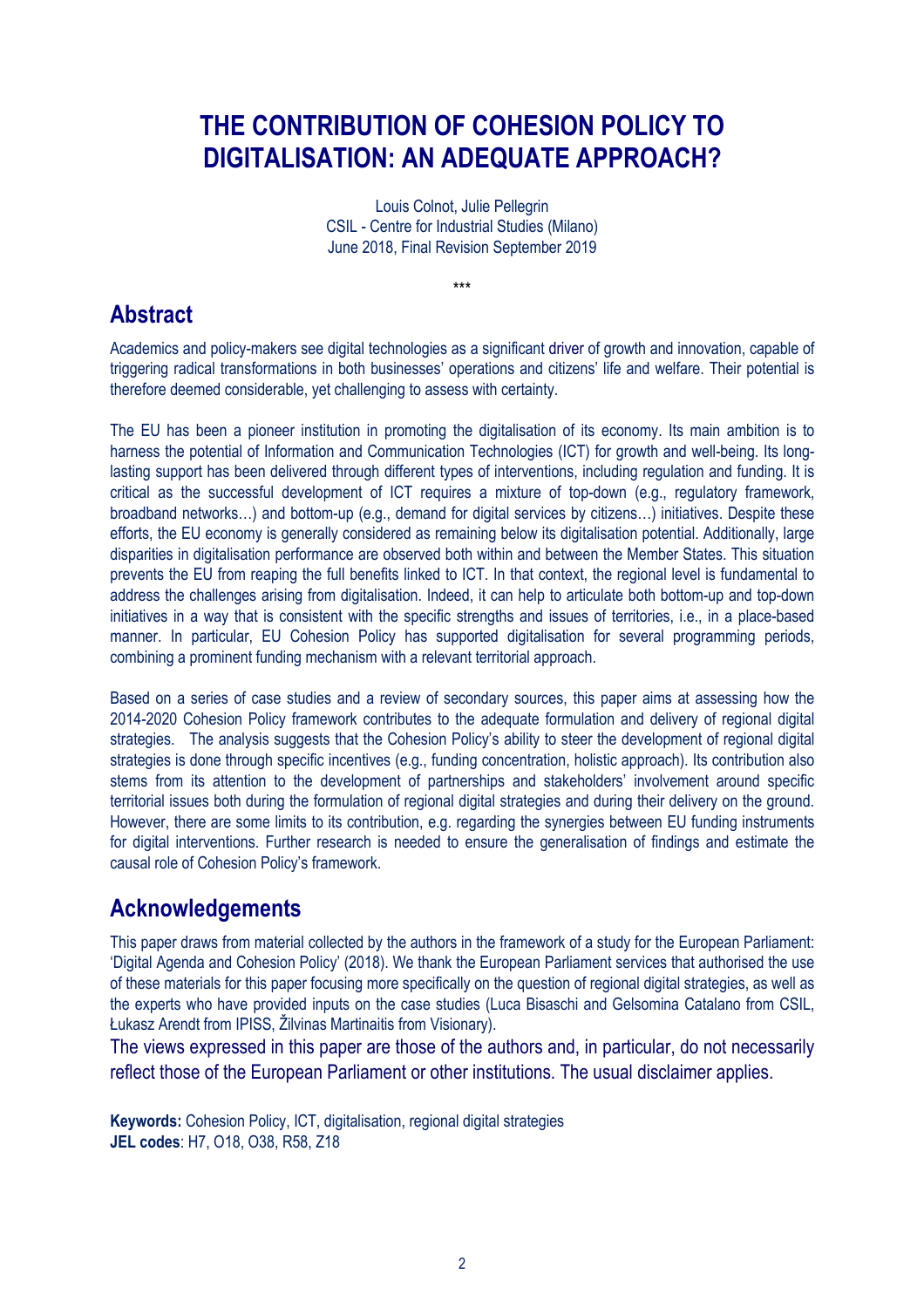## **Table of Contents**

|              | 1.1                                                                                        |                                                                                              |  |  |  |  |  |  |  |
|--------------|--------------------------------------------------------------------------------------------|----------------------------------------------------------------------------------------------|--|--|--|--|--|--|--|
|              | 1.2                                                                                        |                                                                                              |  |  |  |  |  |  |  |
|              | 1.3                                                                                        |                                                                                              |  |  |  |  |  |  |  |
| $\mathbf{2}$ | Cohesion Policy framework and the formulation and delivery of regional digital strategies: |                                                                                              |  |  |  |  |  |  |  |
|              |                                                                                            |                                                                                              |  |  |  |  |  |  |  |
|              | 2.1                                                                                        | New provisions integrated into the Cohesion Policy framework are expected to improve the     |  |  |  |  |  |  |  |
|              |                                                                                            |                                                                                              |  |  |  |  |  |  |  |
|              | 2.2                                                                                        | A significant concentration of resources for digital investments despite some ambiguities in |  |  |  |  |  |  |  |
|              |                                                                                            |                                                                                              |  |  |  |  |  |  |  |
|              | 2.3                                                                                        | Mixed evidence regarding ICT-related EXAC for the formulation of regional digital strategies |  |  |  |  |  |  |  |
|              |                                                                                            | 10                                                                                           |  |  |  |  |  |  |  |
|              | 2.4                                                                                        | A framework favouring partnership to formulate effective regional digital strategies 11      |  |  |  |  |  |  |  |
|              | 2.5                                                                                        | A framework contributing to improvements in delivery mechanisms and exchanges of             |  |  |  |  |  |  |  |
|              | 11                                                                                         |                                                                                              |  |  |  |  |  |  |  |
|              | 2.6                                                                                        | Mixed and insufficient evidence on synergies with other EU instruments and between           |  |  |  |  |  |  |  |
|              |                                                                                            |                                                                                              |  |  |  |  |  |  |  |
| 3            |                                                                                            |                                                                                              |  |  |  |  |  |  |  |
|              |                                                                                            |                                                                                              |  |  |  |  |  |  |  |
|              |                                                                                            |                                                                                              |  |  |  |  |  |  |  |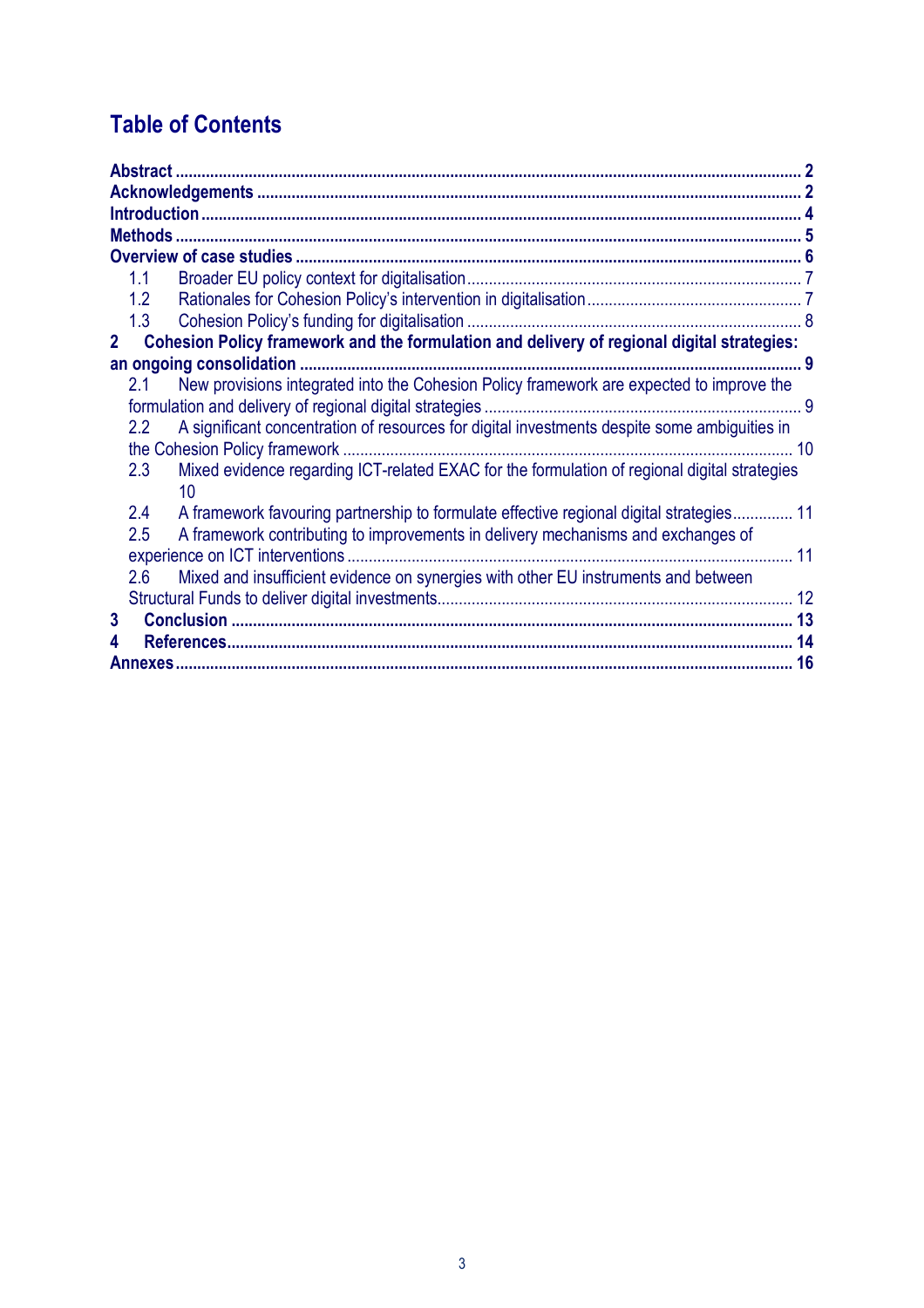### **Introduction**

There is a growing consensus among policy-makers, academics and business leaders on the importance of Information and Communication Technologies (ICT) to foster economic growth and productivity (OECD, 2017) in a world characterised by globalized flows. As General-Purpose Technologies, the diffusion of ICT also contributes to far-reaching socio-cultural and organisational changes. It has led to the generalisation of public policies addressing this digital transformation at different scales.

This generalisation of digital-oriented strategies and policies has been noted at the EU level. In particular, Cohesion Policy has been mobilised in that direction with early initiatives dating back to the 1990s. The relevance of this support stems from two main reasons: i) Cohesion Policy benefits from a significant share of the EU budget (through Structural Funds), and ii) Cohesion Policy encourages the development of regional digital strategies, which are likely to favour the success of digital transformation (See for instance European Parliament, 2013; Reggi and Scicchitano, 2014). Regional digital strategies can be defined as the formal approach (often explicitly laid out in a policy document) to achieve specific goals related to digitalisation in a region, potentially leveraging on its territorial strengths and weaknesses.

The success for both the design and delivery of these strategies has been linked to multiple factors, including the quality of local partnerships or the access to adequate administrative and technical capacities (European Commission et al., 2005; Taylor and Downes, 2001; Technopolis, 2002; Tsipouri, 2000). In particular, the rules (e.g., regulations) and practices (e.g., EU guidelines) set by the EU framework organising Cohesion Policy might play an important role.

This paper will explore how the current Cohesion Policy framework (2014-2020) (including regulatory provisions and practices) influences the formulation and implementation of regional digital strategies. The analysis will be restricted to regional digital strategies that are directly promoted by Cohesion Policy (i.e., usually in the context of Operational Programmes). It will not aim at reaching general conclusions, but rather at identifying potential issues and success factors linked to the current Cohesion Policy framework. It will, therefore, pave the way for further, more comprehensive research.

In the following, the methodological approach and the case studies supporting the analysis are first briefly presented. An overview of the Cohesion Policy context for digitalisation is subsequently provided, which gives background information regarding intervention's rationales and funding priorities. Then, the contribution of the Cohesion Policy framework to the formulation and delivery of regional digital strategies is analysed, before drawing some concluding remarks.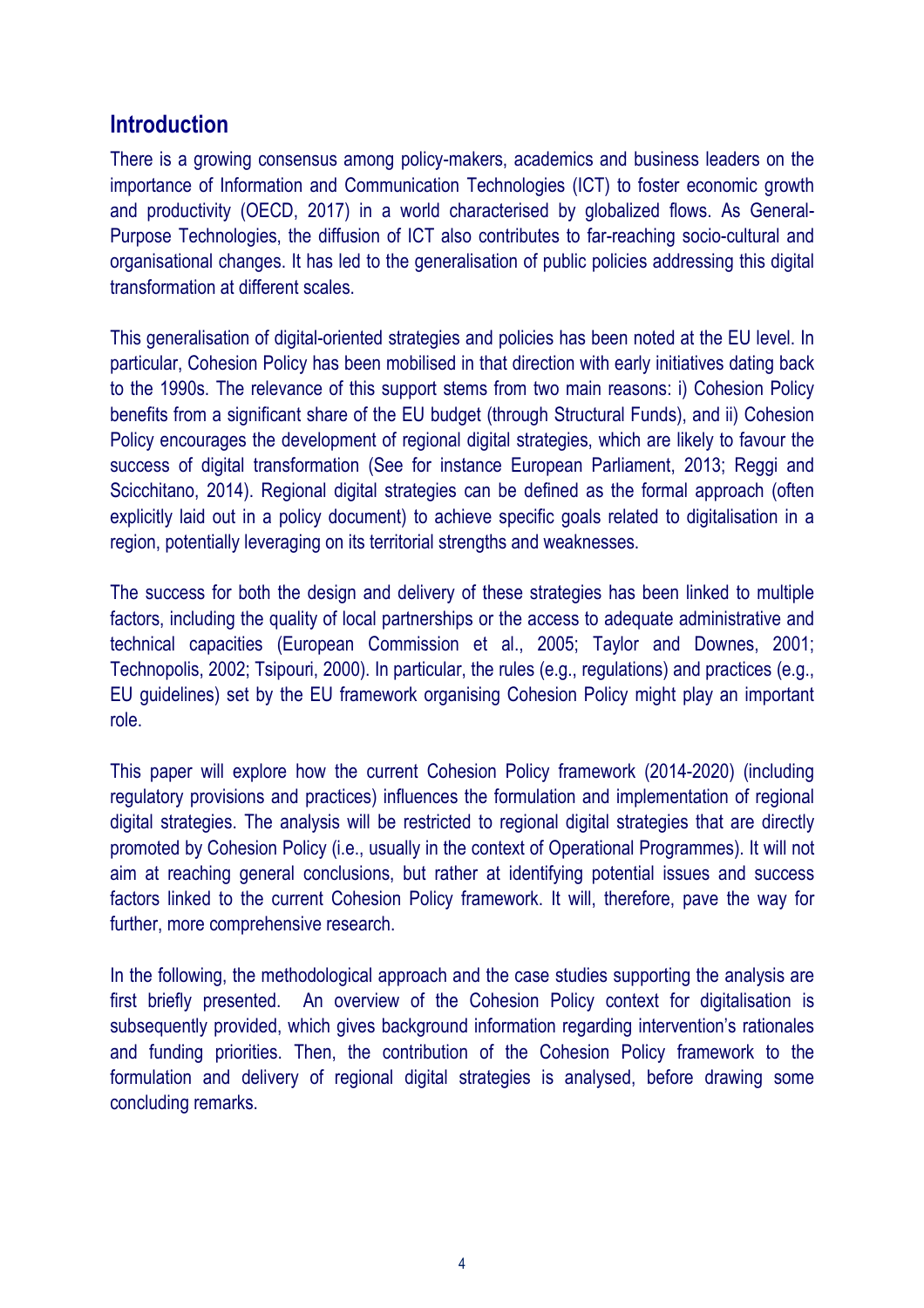### **Methods**

A mixed approach is adopted to tackle this research question, using a combination of methodological tools, namely documentary analysis (scientific articles, grey literature) and a series of six case studies. These case studies focus on the delivery of specific digital projects, encapsulated in their respective strategic contexts. As such, this methodology allows for the collection of contextualised information on the formulation, but also on the actual delivery of regional digital strategies through specific interventions. Because of the small sample size, the selected case studies might not reflect general patterns. However, they do represent different national and regional approaches and cover a wide range of potential typologies of intervention.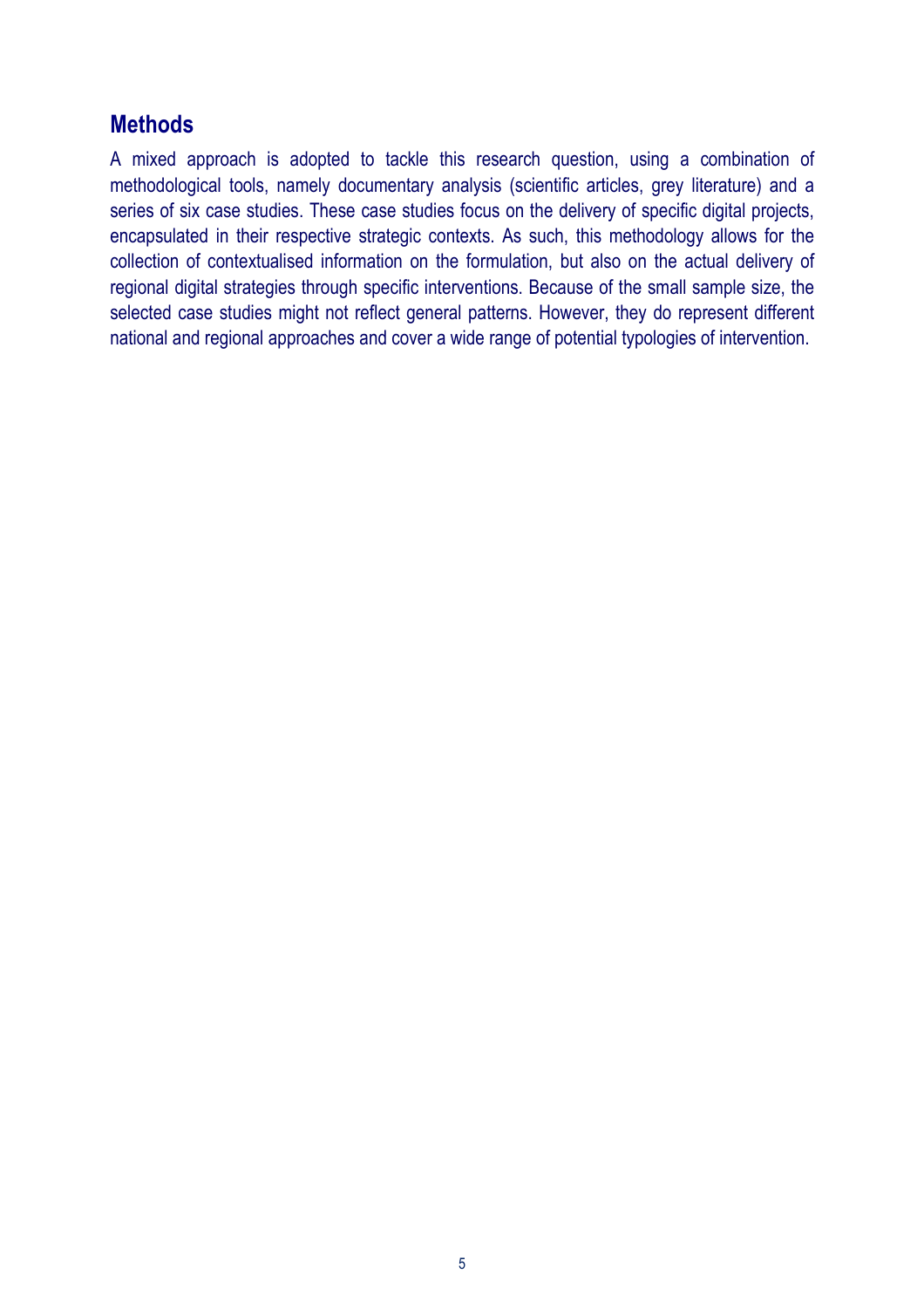### **Overview of case studies**

The case studies have been selected based on the following criteria: geographical coverage, type of regions (i.e., eligibility categories under Cohesion Policy), type of intervention, source of funding/instrument, specific good practice or innovative approach/particular sectoral application.

| <b>Country</b>                                 | <b>Region</b>                                                | <b>Project</b><br>name                                      | <b>Type of intervention</b>                                                                                                                            | <b>Funding</b>                                                 | <b>Main characteristics</b>                                                                                                                                                         |
|------------------------------------------------|--------------------------------------------------------------|-------------------------------------------------------------|--------------------------------------------------------------------------------------------------------------------------------------------------------|----------------------------------------------------------------|-------------------------------------------------------------------------------------------------------------------------------------------------------------------------------------|
| Cross-<br>border<br>(Denmark<br>and<br>Sweden) | Greater<br>Copenhagen<br>area (more<br>developed<br>regions) | <b>Smart City</b><br>Accelerator                            | R&D in the field of<br>smart cities (ICT for<br>climate change/energy<br>transition)                                                                   | <b>ERDF</b><br>(European<br><b>Territorial</b><br>Cooperation) | Partnerships between academia, local<br>authorities and businesses to test<br>demonstration projects under real<br>conditions (e.g. integration of<br>renewables using blockchain). |
| <b>France</b>                                  | Ile-de-France<br>(more<br>developed<br>region)               | Fabrique du<br>Numérique                                    | e-Inclusion (ICT as a<br>pedagogical tool to<br>favour the return to<br>training of early school<br>leavers)                                           | <b>ESF</b><br>(Integrated<br><b>Territorial</b><br>Investment) | Consolidation of a partnership and<br>strategy between local stakeholders on<br>a new territory (merging cities).<br>Application of ICT to the social inclusion<br>sector.          |
| <b>Italy</b>                                   | Emilia-<br>Romagna<br>(more<br>developed<br>region)          | Irrinet-<br><b>Irriframe</b>                                | e-Agriculture (subsidy<br>for the uptake of an<br>application providing<br>irrigation data and<br>related advice for<br>farmers)                       | <b>EAFRD</b>                                                   | (Marginal) support to the uptake of a<br>successful ICT initiative in agriculture.                                                                                                  |
| Lithuania                                      | National (less<br>developed<br>region)                       | <b>SPIS (Social</b><br>Protection<br>Information<br>System) | E-public service<br>(online platform for the<br>management of<br>information related to<br>social services,<br>including eased<br>access for citizens) | <b>ERDF</b>                                                    | Concretisation of an existing<br>partnership and long-term support to<br>the development of the information<br>system (including through<br>complementary measures).                |
| <b>Poland</b>                                  | Podkarpackie<br>(less<br>developed<br>region)                | <b>Broadband</b><br>development                             | <b>ICT</b> infrastructures<br>(rolling-out broadband<br>networks)                                                                                      | <b>ERDF</b>                                                    | Emergence of a new organisational<br>model, with increased responsibility of<br>telecom companies, for the<br>development of broadband networks in<br>a deprived rural region.      |
| <b>Spain</b>                                   | <b>Murcia</b><br>(transition<br>region)                      | Cheque TIC                                                  | Digitalization of SMEs<br>(ICT innovation<br>vouchers)                                                                                                 | <b>ERDF</b>                                                    | Design and improvement of an<br>innovative delivery mechanism for the<br>digitalisation of SMEs. Potential<br>prospects for further development at the<br>EU level.                 |

**Table 1. Presentation of the case studies** 

**Source**: Authors based on case studies. For details, see the vol. II of the European Parliament study 'Digital Agenda and Cohesion Policy' (2018)Cohesion Policy and digitalisation: a brief overview of the policy context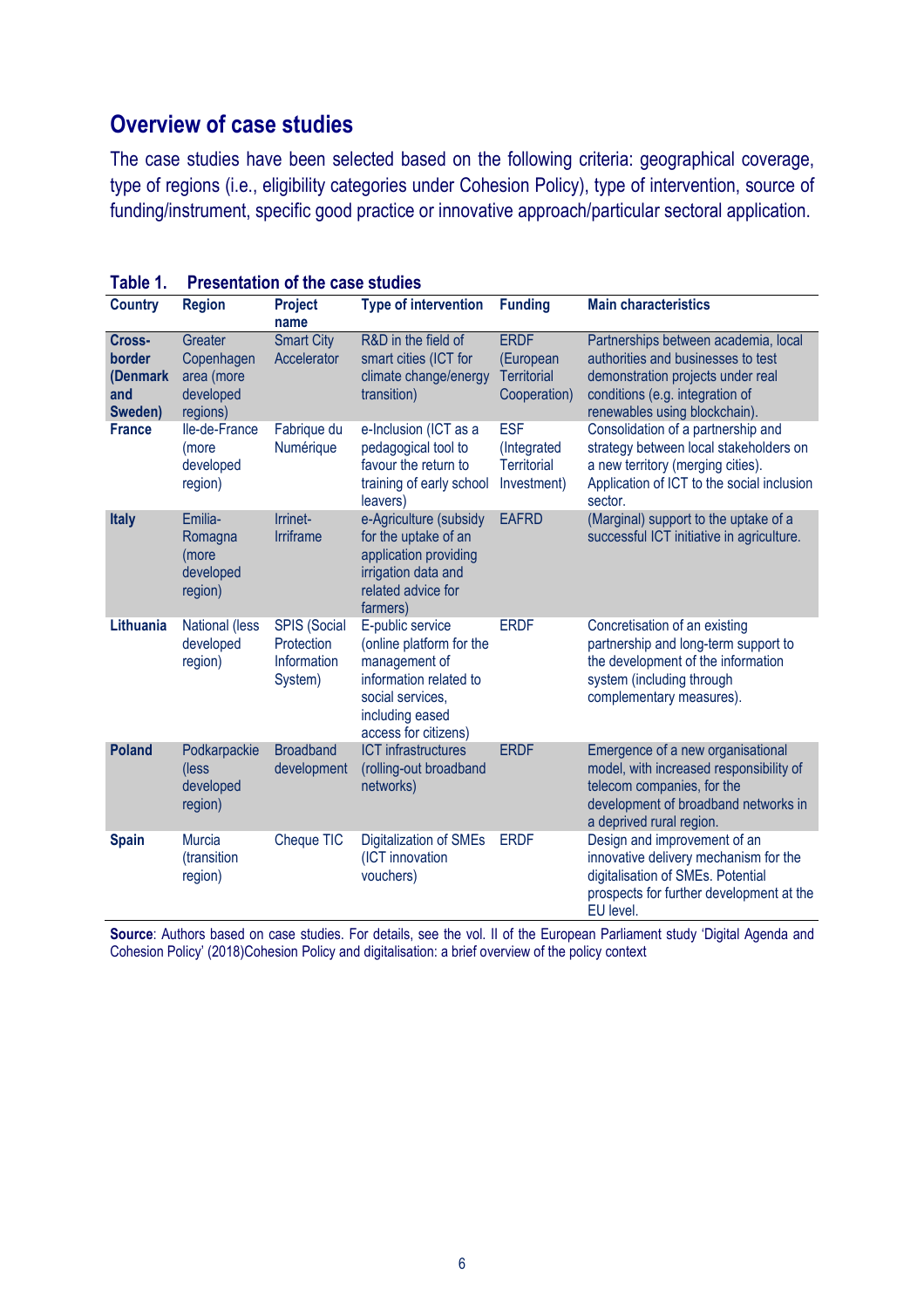### **1.1 Broader EU policy context for digitalisation**

The EU has gradually developed its policies and strategic approach to tackle digitalisation. First sectoral initiatives can be traced back as early as the 1980s. They were increasingly conceptualised in the 1990s, before leading to overarching strategies in the 2000s. Then, the 2010s are characterised by the formal consecration of digitalisation as a major EU priority (European Parliament, 2018).

Since 2010, the Digital Agenda for Europe (DAE) frames how the EU tackles ICT-related issues, as one of the flagship initiatives linked to the Europe 2020 strategy. The DAE aims at achieving key objectives covering multiple different dimensions of digital transformation, regrouped under seven pillars (European Commission, 2010): digital single market, interoperability and standards, trust and security, fast and ultrafast internet access, research and innovation, digital literacy – skills and inclusion, ICT-enabled benefits for EU society. This strategy thus follows a holistic, as opposed to a sectoral or partial, approach. This strategy has then been complemented with a focus on the completion of economic benefits, with the Digital Single Market launched in 2015 (European Parliament, 2018).

The holistic approach of EU policy for digitalisation and its high degree of prioritisation have been confirmed for the post-2020 era. Indeed, the Von der Leyen Commission has introduced the EU digital strategy in 2020. This new strategy aims at fostering digitalisation for citizens, businesses and the planet (European Commission, 2020).

### **1.2 Rationales for Cohesion Policy's intervention in digitalisation**

Cohesion Policy has been explicitly recognised as a means to promote digitalisation in all EU regions since the 1990s, especially with the 1997 Communication from the European Commission 'Cohesion and Information Society' (European Commission, 1997). This early support has taken not only the form of funding but also the promotion of regional digital strategies, for instance, through ad-hoc Community Initiatives. Since the 1990s, regional autonomy has substantially increased in the EU (CCRE, 2013) and the political consensus underpinning the relevance of ICT for regional development has also grown up (OECD, 2017), strengthening the *raison d'être* of Cohesion Policy's intervention in digitalisation on different grounds.

Firstly, wide disparities exist both within and between EU regions in terms of digitalisation (ICT infrastructures, usage of ICT by citizens and businesses, distribution of ICT skills, etc.). For instance, rural areas, regions in Southern and Eastern Europe typically lag behind other EU areas for most digital indicators (European Parliament et al., 2013). Removing these 'digital divides', which have an essential territorial dimension, is critical to reduce social-economic inequalities and to foster competitiveness (Vicente and López, 2011), and justifies public policy intervention at the regional level. The regional scale is moreover considered to be appropriate to deal with enabling conditions and to adapt interventions to the local context. Indeed, EU regions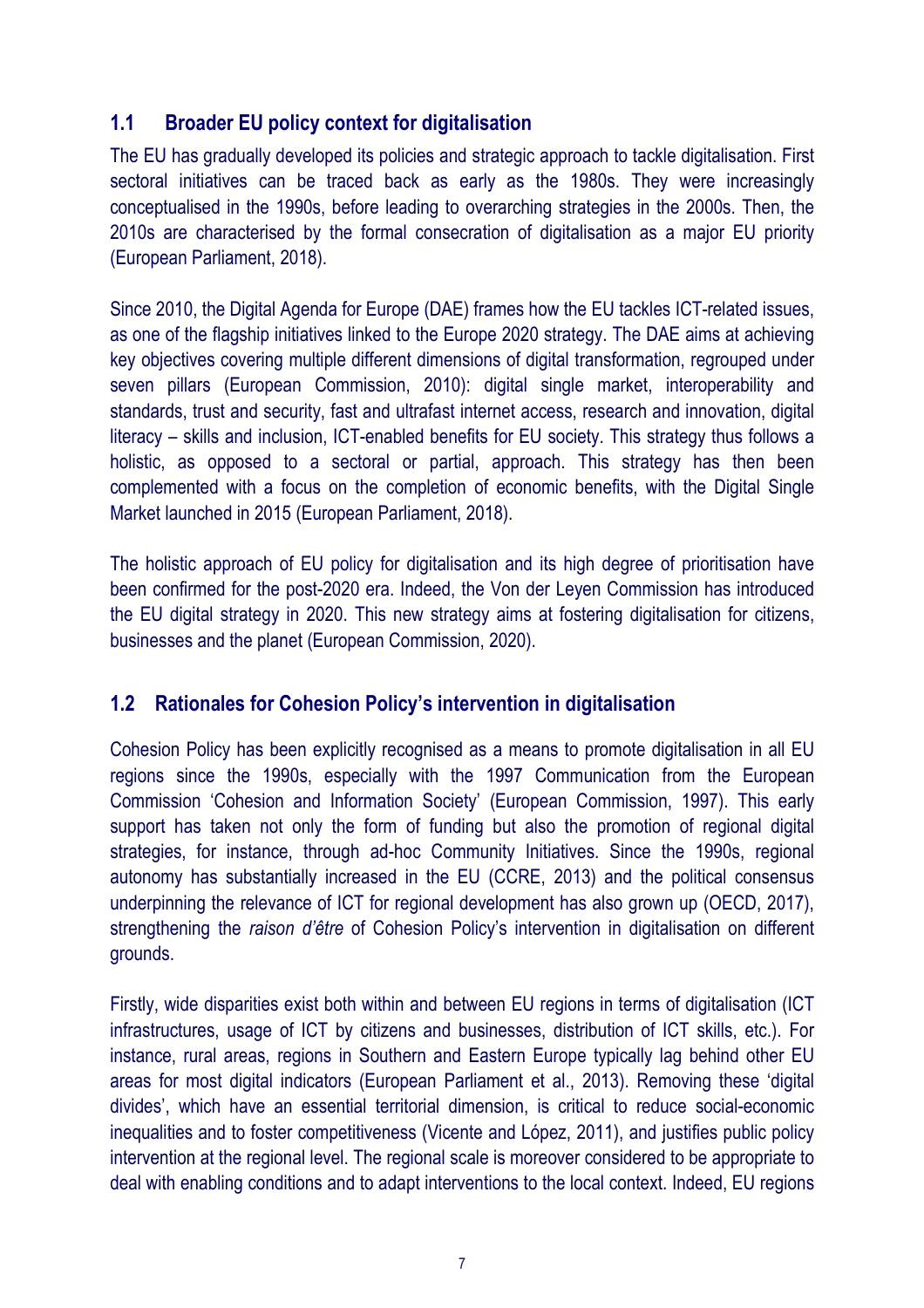can act as an intermediary between EU and national top-down initiatives (e.g. standard-setting, framework conditions) and local bottom-up initiatives (e.g. projects favouring uptake of ICT by local stakeholders) for digitalisation, supporting general coherence (European Parliament et al., 2013; Reggi and Scicchitano, 2014). Finally, public digital investments can be used to address market failures, for instance, regarding the development of ICT infrastructures in deprived regions (see Nicola, 2015).

### **1.3 Cohesion Policy's funding for digitalisation**

Backed by these rationales and by the growing consensus among policy-makers and experts regarding the importance of ICT for economic performance and cohesion, the overall Cohesion Policy budget dedicated to digital investments has substantially increased across the different programming periods. Total funding for these investments has risen to EUR 21.4 billion for 2014-2020, up from EUR 15.6 billion for 2007-2013 (Authors based on DG REGIO, DG EMPL and JRC databases). Per capita funding has also slightly risen, though less substantially, from EUR 41 per capita to EUR 43 per capita in the same timeframe (see map 1 in the annexes for a regional breakdown). The breakdown of this budget between different types of digital investments is in line with the holistic approach promoted by the European Digital Agenda. Indeed, the EU has supported investments in all areas affected by digitalisation (infrastructures, research, skills and human capital, culture…), without restricting it to sole technological aspects. This approach is linked to the concept of Information Society, that has guided EU intervention in digital policy since the 1990s (European Commission, 1994b, 1994a). Despite nuances and changes in terminology<sup>1</sup> , this broad focus has been maintained across time. Indeed, for the 2014-2020 programming period, 38% of the Structural Funds are allocated to e-services and human capital, 32% to ICT infrastructures, 19% for other forms of ICT intervention (e.g. smart cities, smart grids) and 10% for the digitalisation of SMEs (Authors based on JRC database).

Regional digital strategies should thus benefit from increasing allocations of the European Structural and Investment Funds. In the following parts, we explore the contribution of the Cohesion Policy framework in formulating and delivering these strategies.

 $\overline{a}$ 

<sup>1</sup> 'Information Society' is less common since the late 2000s in EU policy-making, with other terms such as 'digital economy' gaining momentum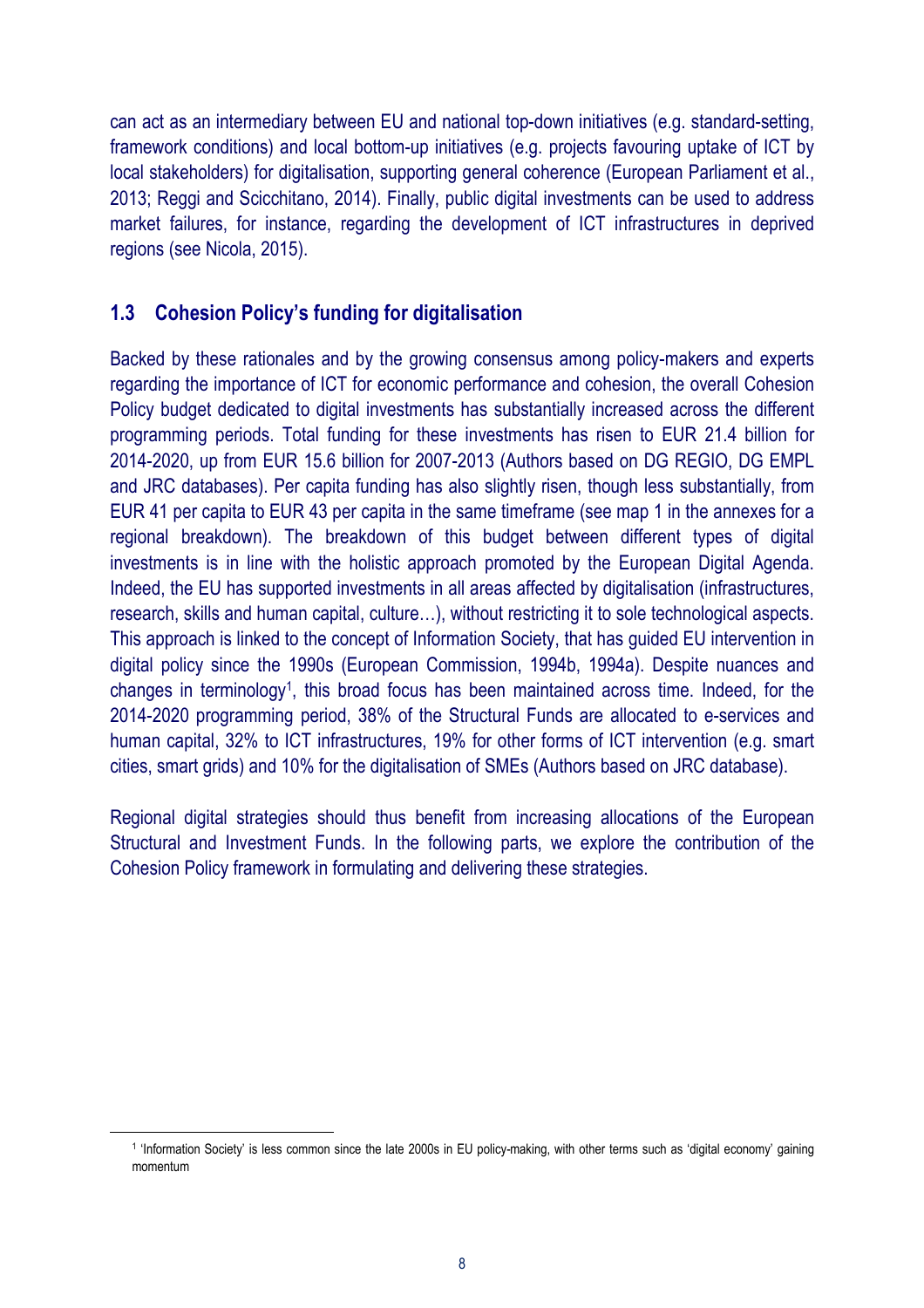## **2 Cohesion Policy framework and the formulation and delivery of regional digital strategies: an ongoing consolidation**

The framework of Cohesion Policy is composed of rules (legal requirements, especially regulations) and a series of practices (e.g., guidelines, networks…). Regional digital strategies can be influenced by this framework at two main phases: formulation (i.e., the design of the strategies) and delivery (i.e., implementation of the strategy on the ground, through specific projects or interventions).

This section will explore the potential influence of Cohesion Policy framework on these two policy phases, alongside a series of evidence collected through the case studies.

### **2.1 New provisions integrated into the Cohesion Policy framework are expected to improve the formulation and delivery of regional digital strategies**

To more systematically support the quality (e.g., relevance, effectiveness, efficiency) of regional strategies, new provisions have been integrated into the Cohesion Policy framework for 2014-2020. They comprise Thematic Objectives, Ex-Ante Conditionalities but also instruments at the local level. These innovations are not specific to the case of regional digital strategies. However, they do have a direct impact on the formulation of these strategies, and could, in principle, bring valuable benefits, including for their successful implementation.

In particular, they include provisions focusing on the overall design of Operational Programmes:

- Thematic Objectives (TO) aim at favouring the concentration of resources. The relevant TO concerning ICT is TO2 'Enhancing access to, and use and quality of information and communication technologies (ICT)'. About EUR 14 billion from the ERDF and EAFRD are planned under TO2 for 2014-2020 (European Commission, 2017a).
- Ex Ante Conditionalities (EXAC) aim at 'ensuring that the necessary conditions for the effective and efficient use of ESI Funds are in place'(European Commission, 2013). Two EXACs are required to invest in TO 2 (European Commission, 2016), and they are typically fulfilled by the existence of two policy documents (regional or national; which can correspond to existing documents or be drafted to address the requirements of Cohesion Policy specifically):
	- Digital Growth Strategy (often integrated into the Regional Innovation Strategy), to ensure consistency between regional actions and EU objectives for digitalisation
	- Next Generation Network Plan (required for broadband development), to reach the quantitative goals in terms of ICT infrastructures.

Moreover, the introduction of specific instruments for 2014-2020, such as the Integrated Territorial Investments (ITI) or Community-Led Local Initiatives (CLLD), allows local and regional authorities to develop strategies tailored to the specific needs of infra-regional territories and to combine different ESIF (European Commission, 2014a). Given the specificities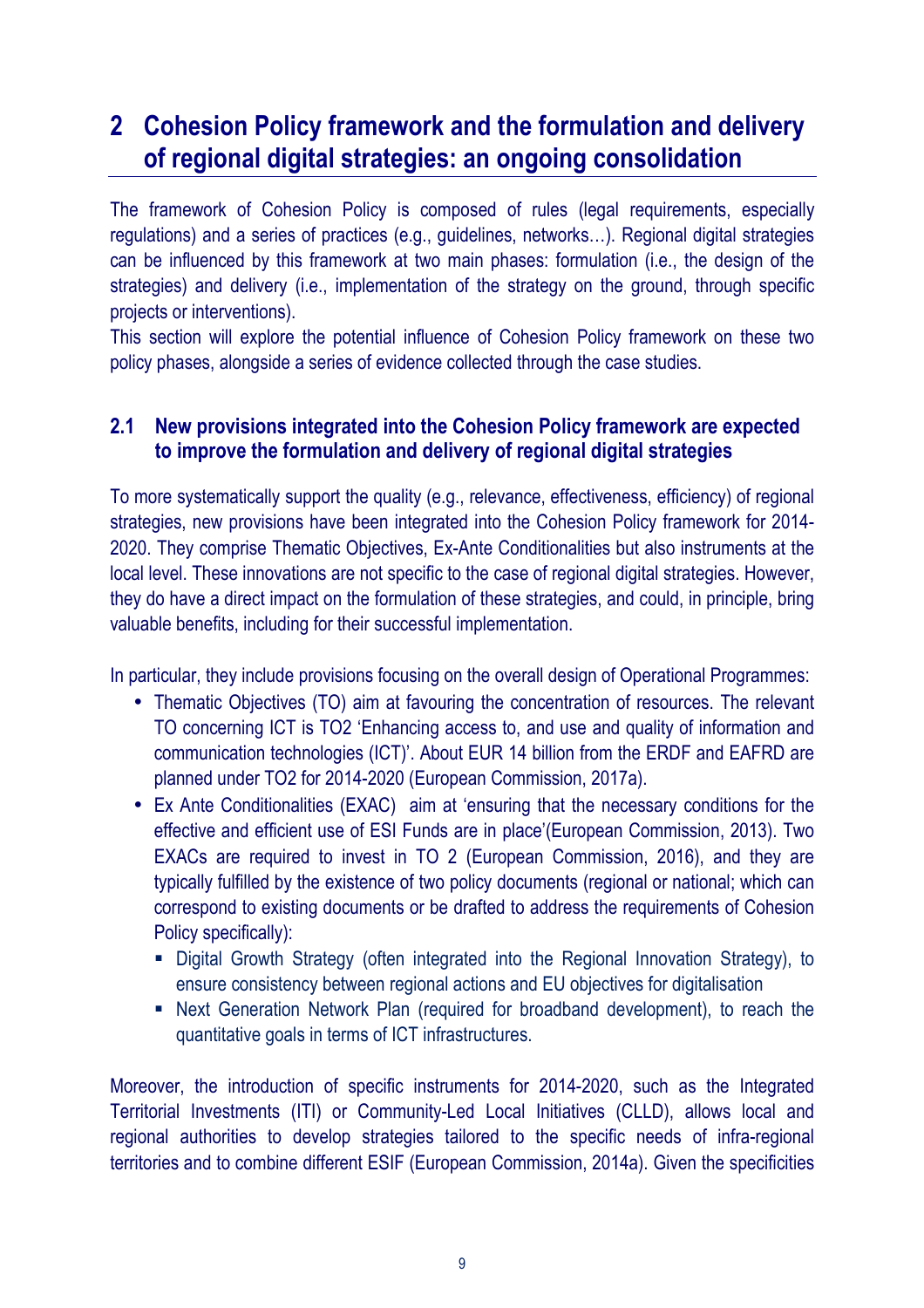of digital investments (territorial dimension, cross-sectoral aspects, etc.), it could especially improve the formulation and delivery of digital strategies.

The analysis of case studies provides insight into how effective these new provisions are in actually helping regional policymakers formulate and implement regional digital strategies on the ground.

### **2.2 A significant concentration of resources for digital investments despite some ambiguities in the Cohesion Policy framework**

Concentrating enough financial resources for digital investments is vital to achieving sectorspecific as well as general policy objectives (e.g. Digital Agenda for Europe, national and regional strategies). Data analysis tend to show that the regions allocate a significant share of their Structural Funds (ERDF, CF, ESF and YEI) to digital investments (5% on average), although with important disparities between them (ranging from 0% to 30%, see map 2 in the annexes). Moreover, regional digital strategies observed in the case studies tend to consider digital investments from a holistic perspective. Indeed, they typically address several policy objectives (e.g. economic development, social inclusion and training in the French case study; climate change, energy and transport for the cross-border case study, etc.).

This situation is in line with the Cohesion Policy framework's efforts to favour the concentration of resources on digital investments (e.g. through TO2) and a holistic approach (e.g. through the DAE objectives, to some extent through the Digital Growth Strategy EXAC). However, there is not enough evidence to back a causal role of the framework, as several other factors might be at play. Also, the extent to which the different policy objectives form a coherent set and not a mere juxtaposition remains to be clarified.

The case studies moreover reveal some ambiguities in how the framework of Cohesion Policy, specifically TO2, favours the concentration of resources for regional digital strategies. Indeed, as shown in the French case study, social inclusion initiatives using ICT might be recorded under other TOs than TO2, implying potential inconsistencies in the budget lines. As a consequence, the existing TO system might not be fully adapted to concentrate resources for ICT given their horizontal and pervasive nature.

The concentration of funding for digital investments in some sectors also seems limited in the observed regional digital strategies. For instance, the Italian case study suggests that the contribution of the EAFRD to digitalisation in agriculture might be limited, revealing some missed opportunities in the formulation of regional digital strategies.

### **2.3 Mixed evidence regarding ICT-related EXAC for the formulation of regional digital strategies**

The different case studies reveal some mixed evidence on the role of EXAC in supporting regional digital strategies. The specific attention to broadband with a dedicated EXAC seems adapted because of the highly technical dimension for this type of investments, that has led to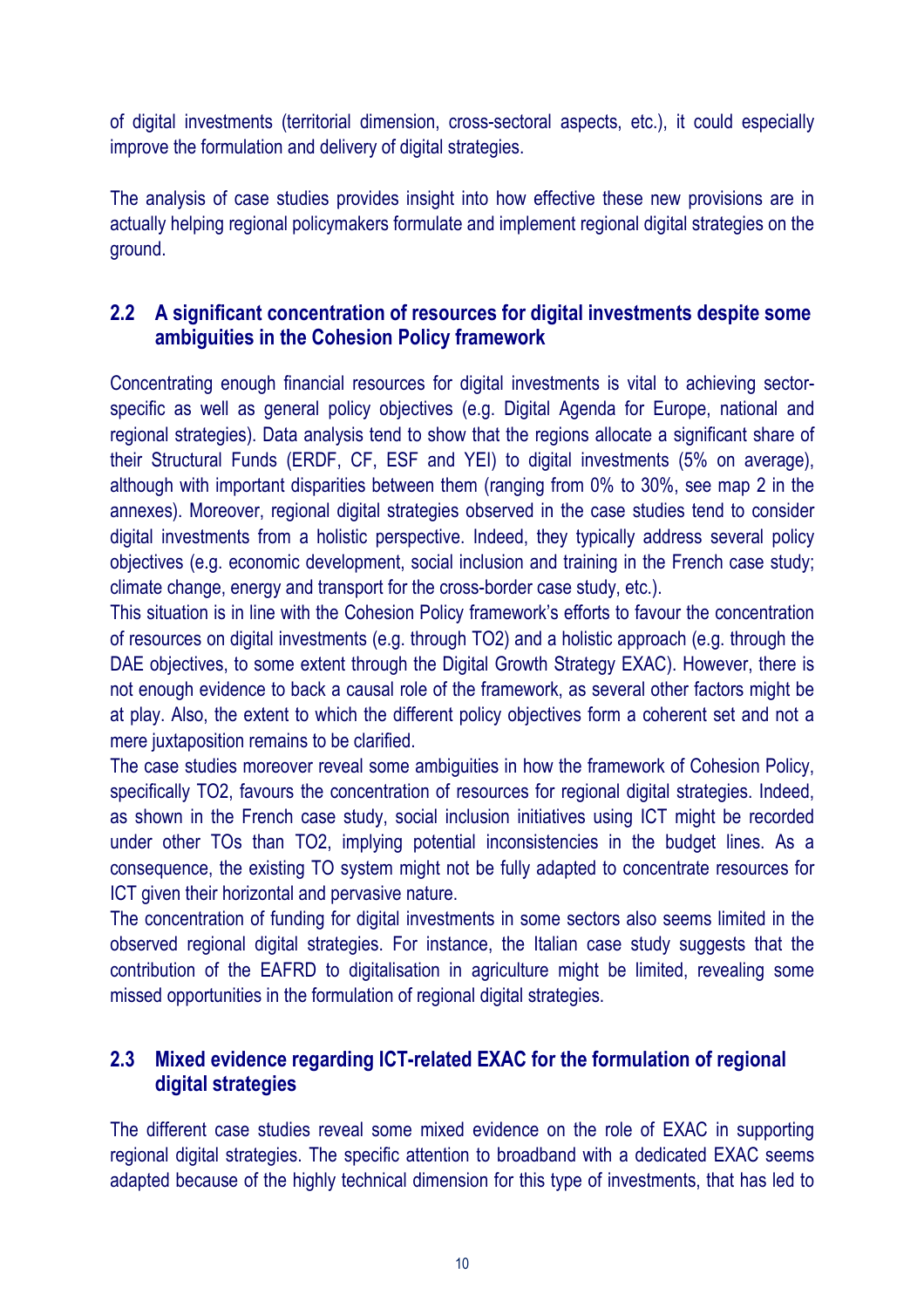significant problems during the 2007-2013 period (as shown in the Polish case study). However, in general, limited regional administrative and technical capacity seems to remain an issue, affecting the quality of the EXAC. In particular, previous research has shown that in many regions, the precise requirements and assessment methodologies of EXAC remain unclear to administrators (Stancova and Sörvik, 2015). As ICT are highly pervasive, a horizontal priority defined in the Cohesion Policy framework might be more relevant to integrate aspects that are often neglected in the strategies formulated so far (e.g. social inclusion).

### **2.4 A framework favouring partnership to formulate effective regional digital strategies**

As stated previously, building partnerships and consensus between the local stakeholders (policy-makers, businesses, experts, NGOs, citizens, etc.) is key to formulate high-quality regional digital strategies. Indeed, they allow for a proper assessment and goal-setting approach, while also mobilising stakeholders for the delivery phase (Technopolis, 2002). Even if issues in terms of stakeholders involvement (e.g. major or even excessive influence of wellestablished industries compared to emerging sectors) have been identified in the formulation of regional digital strategies for 2014-2020 (Stancova and Sörvik, 2015), the case studies show that the Cohesion Policy framework provides tools to favour the development of these partnerships. This positive influence can be channelled through the use of specific approaches (e.g. Smart Specialisation Strategies) or dedicated instruments. For instance, the Integrated Territorial Investment of the French case study has developed links between stakeholders in the context of an administrative reorganisation (merging cities). Moreover, it can induce partnerships between stakeholders that are typically not in close contacts (e.g., in the French case study between actors of economic development, training, social inclusion and ICT). The case study on the cross-border project for smart city also suggests that the rules of the Cohesion Policy framework, such as the maximum co-financing rate, can provide an incentive for the consolidation of new partnerships between academia, cities and businesses in different countries to attain common digitalisation and environmental objectives.

These partnerships favoured by Cohesion Policy are also meaningful during the delivery phase of regional digital strategies. In particular, partnerships can improve the delivery of regional digital strategies by mobilising the relevant expertise that might be lacking to some stakeholders. For instance, in the cross-border case study, smart city demonstration projects have been realised through a public-private partnership via the European Institute of Innovation and Technology.

### **2.5 A framework contributing to improvements in delivery mechanisms and exchanges of experience on ICT interventions**

As a general comment, it is possible to observe improvements in the delivery of regional digital strategies across programming periods, in a policy-learning process. For instance, the development of broadband networks in the Polish region of Podkarpackie is supported by a new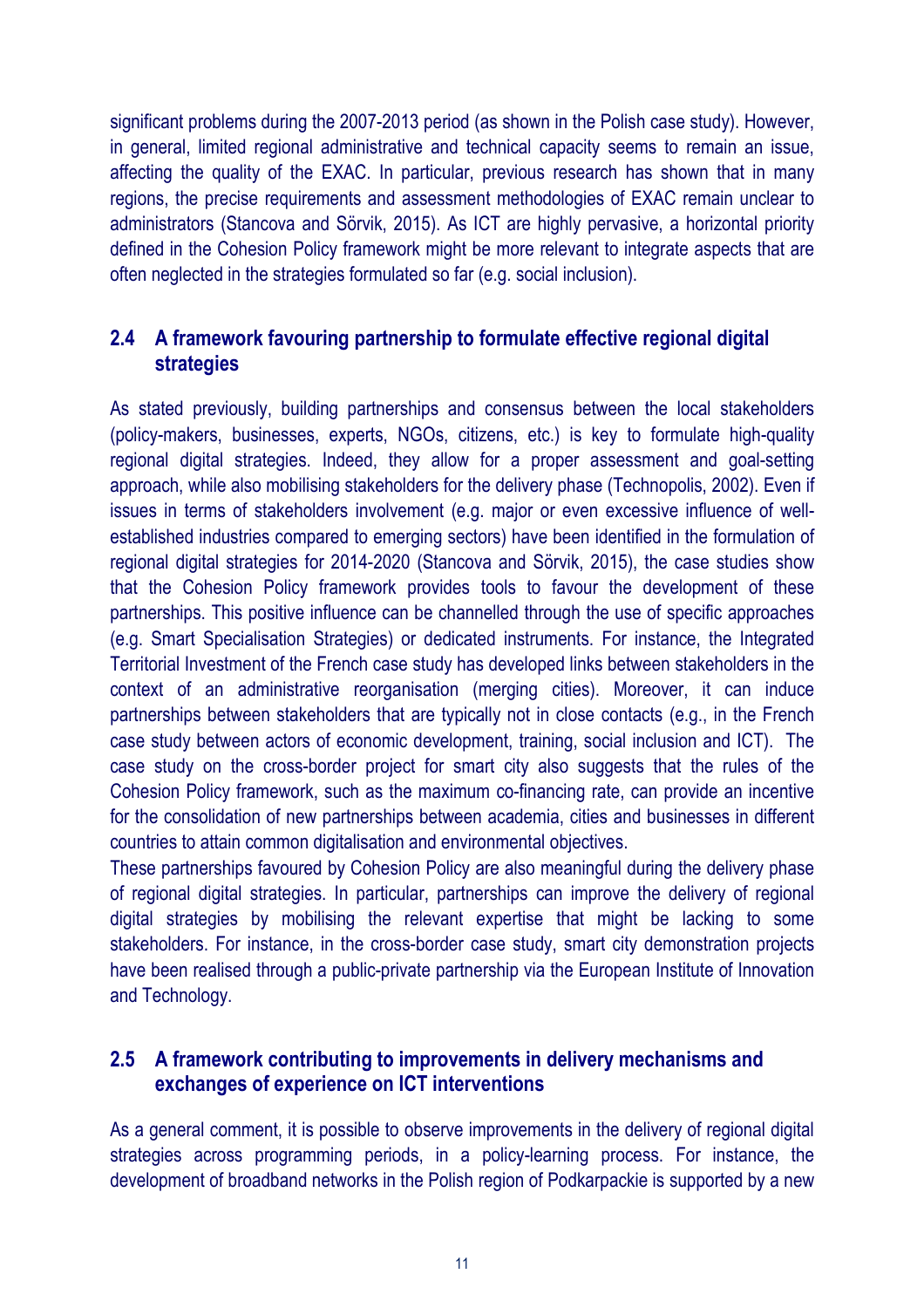model of public-private relationship with the telecom companies, tackling technical and administrative issues observed in the previous periods. The framework of Cohesion Policy might affect this process, though it is difficult to disentangle it from other factors.

More specifically, the development, adaptation and diffusion of innovative delivery mechanisms to support ICT investments by SMEs are identified under the Cohesion Policy framework. For instance, the Spanish case study shows the gradual adaptation and generalisation of innovation vouchers for the digitalisation of SMEs. This ability is strengthened by the existence of networks and labels to circulate good practices. For instance, a URBACT label has been awarded to the French project, with prospects of transfer to other regions, favouring the development of adapted regional digital strategies.

### **2.6 Mixed and insufficient evidence on synergies with other EU instruments and between Structural Funds to deliver digital investments**

For the 2014-2020 programming period, the Cohesion Policy framework has been reformed to facilitate synergies between Structural Funds and with other EU instruments (e.g. alignment of cost models between H2020 and ESIF) (European Commission, 2014b; Ferry et al., 2016). Despite this effort, limited evidence is available to show a significant impact on synergies for digital investments.

In the case studies, there are some examples of complementary interventions funded by the ESF to support another action of greater scope financed by the ERDF (e.g., in the Polish or Lithuanian cases). However, no direct synergies with EU instruments outside Cohesion Policy have been observed in the case studies, even in some promising sectors (e.g. Research and Development with Horizon 2020 for the cross-border case study). Ongoing development of some initiatives, such as the Digital Innovation Hubs to tackle SME digitalisation, could strengthen these synergies soon (European Commission, 2017b).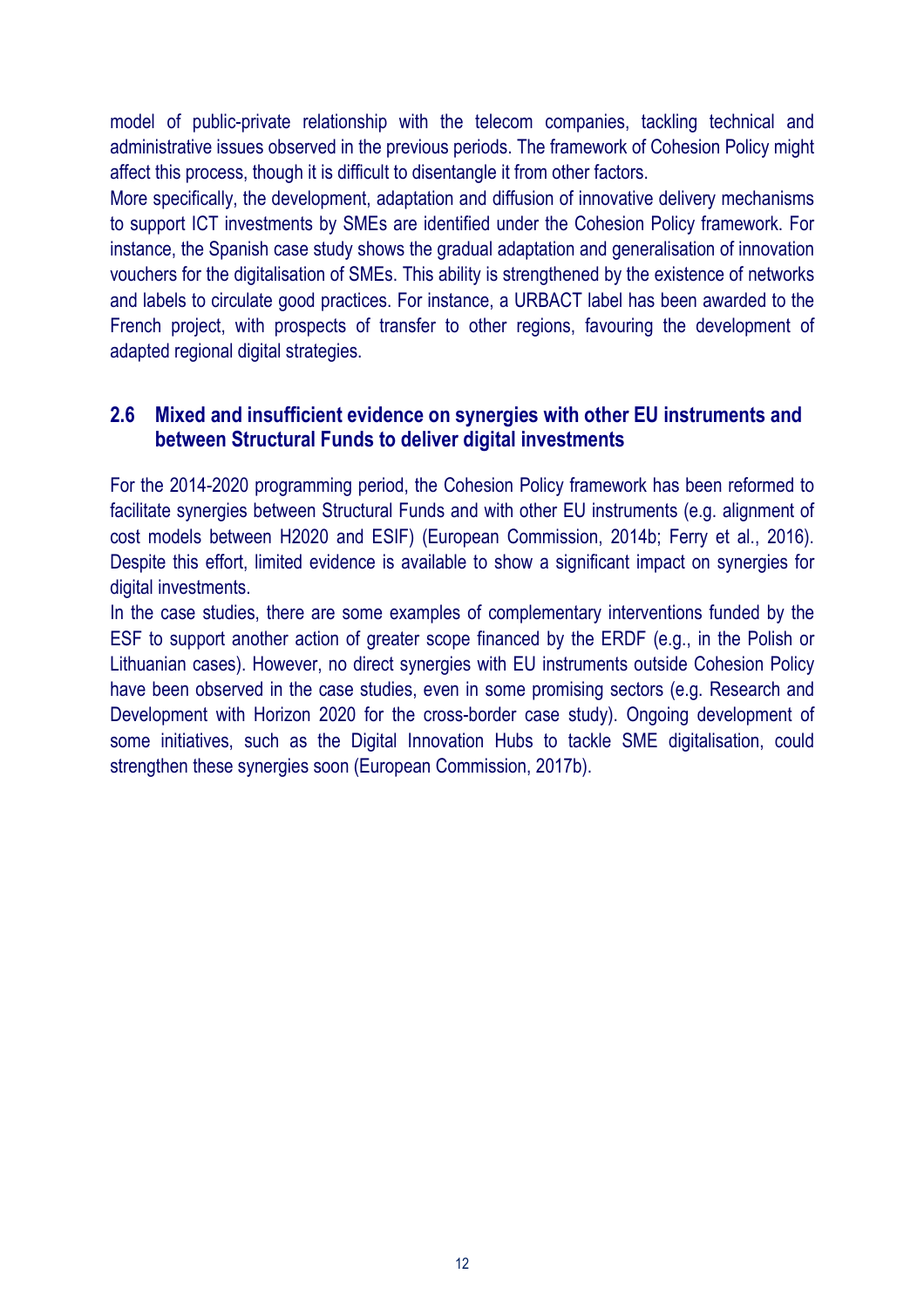# **3 Conclusion**

During the 2014-2020 programming period, regional digital strategies have gained importance under the Cohesion Policy framework, both in terms of policy attention and funding. As such, the adaptation of this framework to formulate and deliver regional digital strategies is a crucial factor in ensuring the success of individual projects and achieving more general policy objectives. Studying the experience of individual projects in their strategic context can inform the analysis about the extent to which the Cohesion Policy framework is fit to carry out successful regional digital strategies.

Based on a review of the literature and a series of case studies, it can be argued that the Cohesion Policy framework is currently in a consolidation process to favour the formulation of regional digital strategies tailored to the local context while contributing to overarching goals. In particular, new mechanisms such as the Thematic Objectives and Ex Ante Conditionalities have the potential to support these strategies, provided that a series of identified limits are addressed (e.g., increasing technical and administrative capacity). The EXAC and TO systems could be revised to account for the specific horizontal dimension of ICT. Additionally, some sectors, such as agriculture or the environment, may benefit from increased policy attention to better reap ICT-related advantages. Partnership-building through specific approaches or instruments (e.g., Smart Specialisation, ITI…) can help to achieve adequate formulation of regional digital strategies and seems to be an important channel of influence of the Cohesion Policy framework. This framework can also facilitate the implementation of effective regional digital strategies by promoting the use of innovative delivery mechanisms (e.g., innovation vouchers) or by connecting stakeholders facing similar issues. Efforts should be pursued to grasp untapped potentials, for instance, regarding synergies with other EU instruments that are relevant to ICT (H2020, COSME, etc.).

Overall, the main contribution of the Cohesion Policy framework seems to be its ability to foster tailored and holistic regional digital strategies and nurture partnerships between stakeholders, both during the formulation and delivery of Programmes. To consolidate these findings, future research may attempt to adopt a more comprehensive and systematic approach of regional digital strategies under Cohesion Policy, i.e. based on a representative sample of such strategies.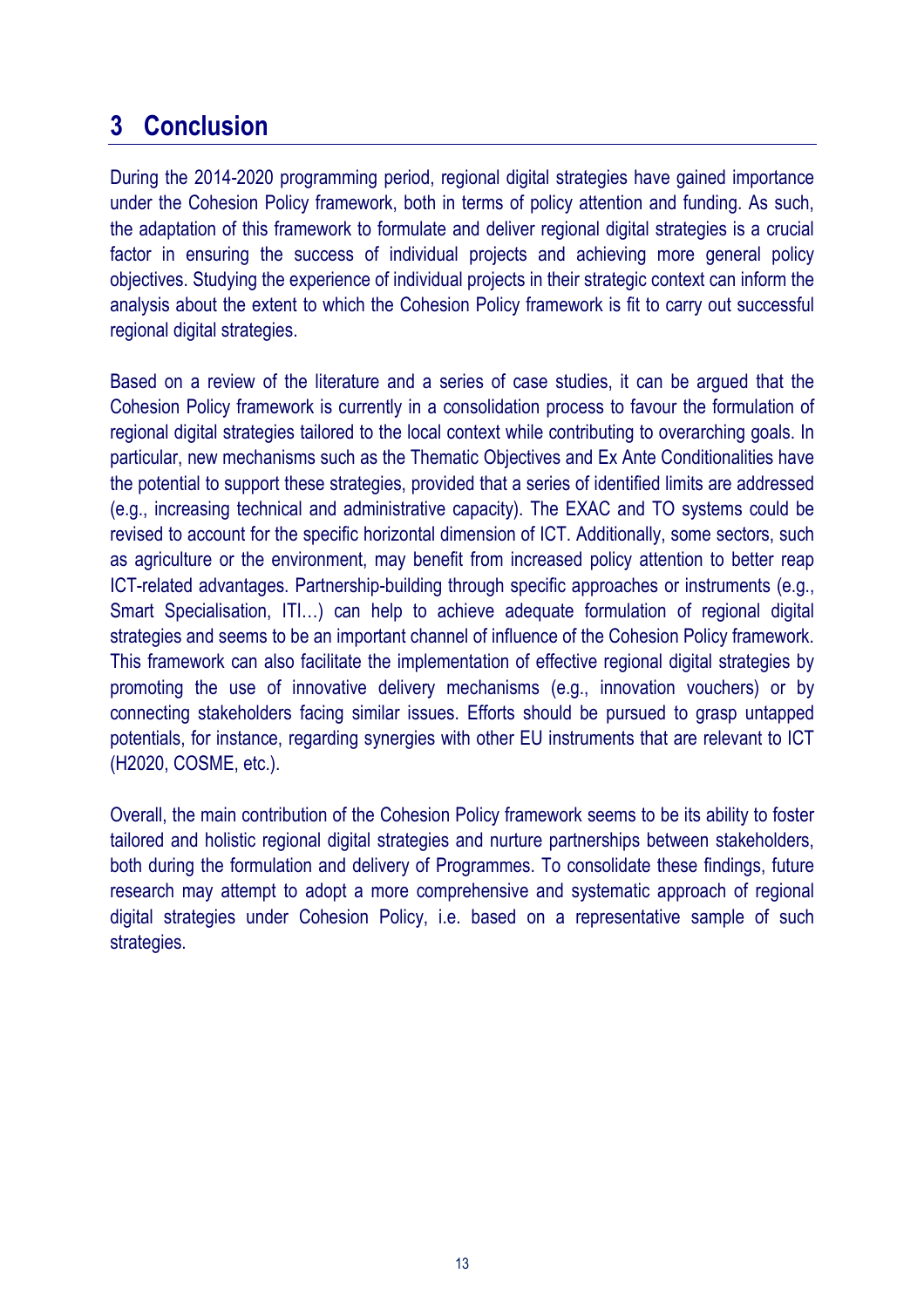## **4 References**

CCRE (2013). Decentralisation at a crossroads: Territorial reforms in Europe in times of crisis.

European Commission (1994a). Report on Europe and the global information society.

European Commission (1994b). EUROPE'S WAY TO THE INFORMATION SOCIETY. AN ACTION PLAN.

European Commission (1997). Cohesion and the Information Society.

European Commission (2010). COMMUNICATION FROM THE COMMISSION TO THE EUROPEAN PARLIAMENT, THE COUNCIL, THE EUROPEAN ECONOMIC AND SOCIAL COMMITTEE AND THE COMMITTEE OF THE REGIONS A Digital Agenda for Europe.

European Commission (2013). Ex ante conditionalities.

European Commission (2014a). Integrated Territorial Investment.

- European Commission (2014b). Enabling synergies between European Structural application: and Investment Funds, Horizon 2020 and other research, innovation and competitiveness-related Union programmes.
- European Commission (2016). Support to the implementation of the ERDF INVESTMENT PRIORITY: ENHANCING ACCESS TO, AND THE USE AND QUALITY OF ICT.
- European Commission (2017a). Open Data Portal for the European Structural Investment Funds Information and Communication Technology.
- European Commission (2017b). Pan-European network of Digital Innovation Hubs (DIHs).
- European Commission (2020). SHAPING EUROPE'S DIGITAL FUTURE.
- European Commission, Socintec, and Inno-TSD (2005). Ex-post evaluation of the RIS, RTTs and RISI ERDF innovative actions for the period 1994-99: Final Synthesis Report.
- European Parliament (2018). Digital Agenda and Cohesion Policy.
- European Parliament, CSIL, and PPMI (2013). Internet, Digital Agenda and economic development of European regions (European Parliament, CSIL, PPMI).
- Eurostat (2017). Comprehensive database Eurostat.
- Ferry, M., Kah, S., and Bachtler, J. (2016). Maximisation of synergies between European structural and investment funds and other EU instruments to attain Europe 2020 goals (European Parliament).
- JRC (2017a). ESIF viewer Smart Specialisation Platform.
- JRC (2017b). ICT Monitoring Smart Specialisation Platform.
- Nicola, M. (2015). The Evaluation of «Regional Digital Agendas». A Model for Public Investments in Broadband. L'industria 553–584.
- OECD (2017). OECD Digital Economy Outlook 2017 (Paris: OECD Publishing).
- Reggi, L., and Scicchitano, S. (2014). Are EU regional digital strategies evidence-based? An analysis of the allocation of 2007–13 Structural Funds. Telecommun. Policy *38*, 530–538.
- Stancova, K.C., and Sörvik, J. (2015). Assessment of strategies for ICT investments using European Structural and Investment Funds: reflections from experts and practical examples (JRC).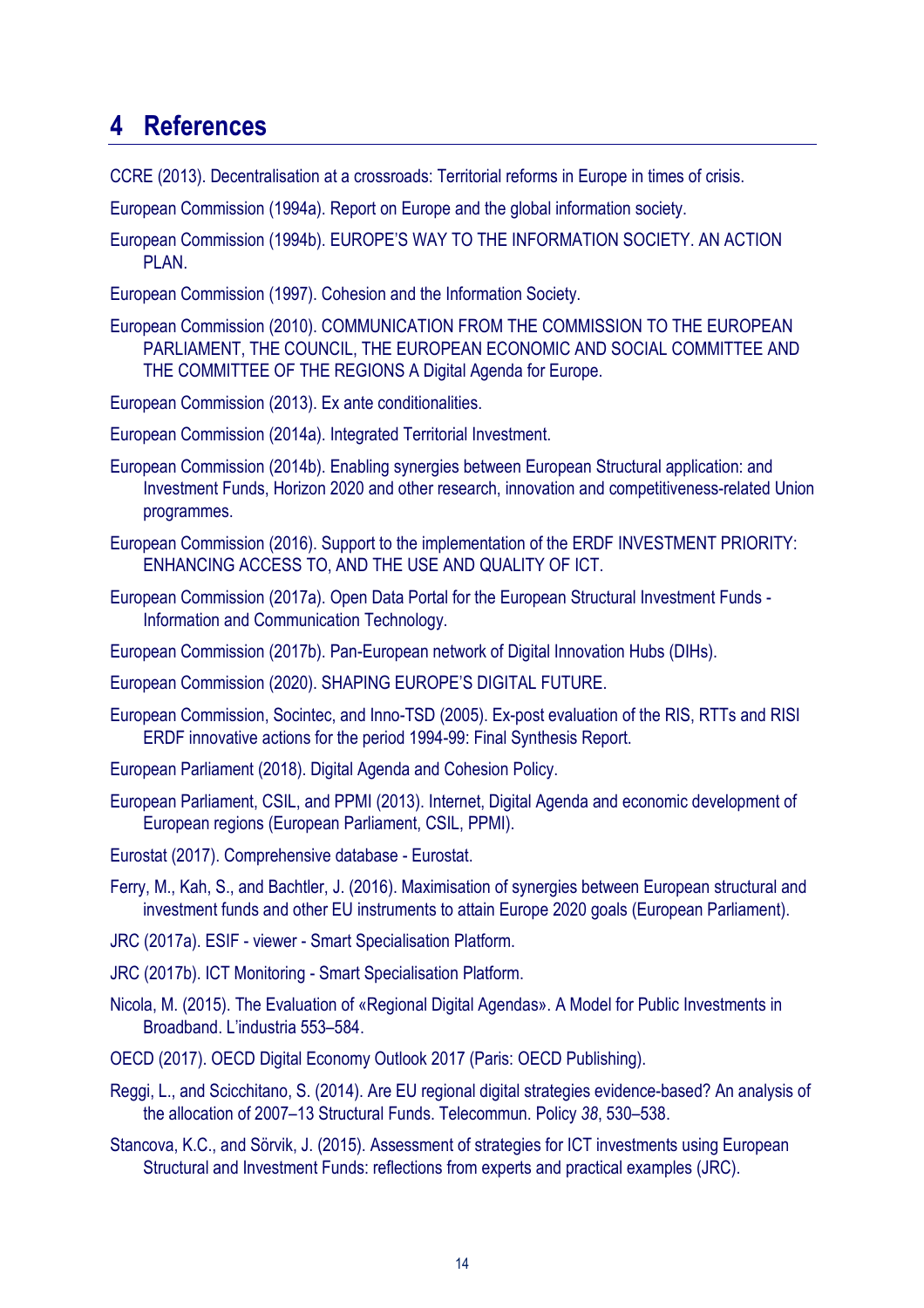- Taylor, S., and Downes, R. (2001). The Structural Funds Facilitating the Information Society (University of Strathclyde).
- Technopolis (2002). Final Report for the Thematic Evaluation of the Information Society. Retrieved January *20*, 2004.
- Tsipouri, L. (2000). Europe and the information society: Problems and challenges for supranational intervention. J. Comp. Policy Anal. Res. Pract. *2*, 301–319.
- Vicente, M.R., and López, A.J. (2011). Assessing the regional digital divide across the European Union-27. Telecommun. Policy *35*, 220–237.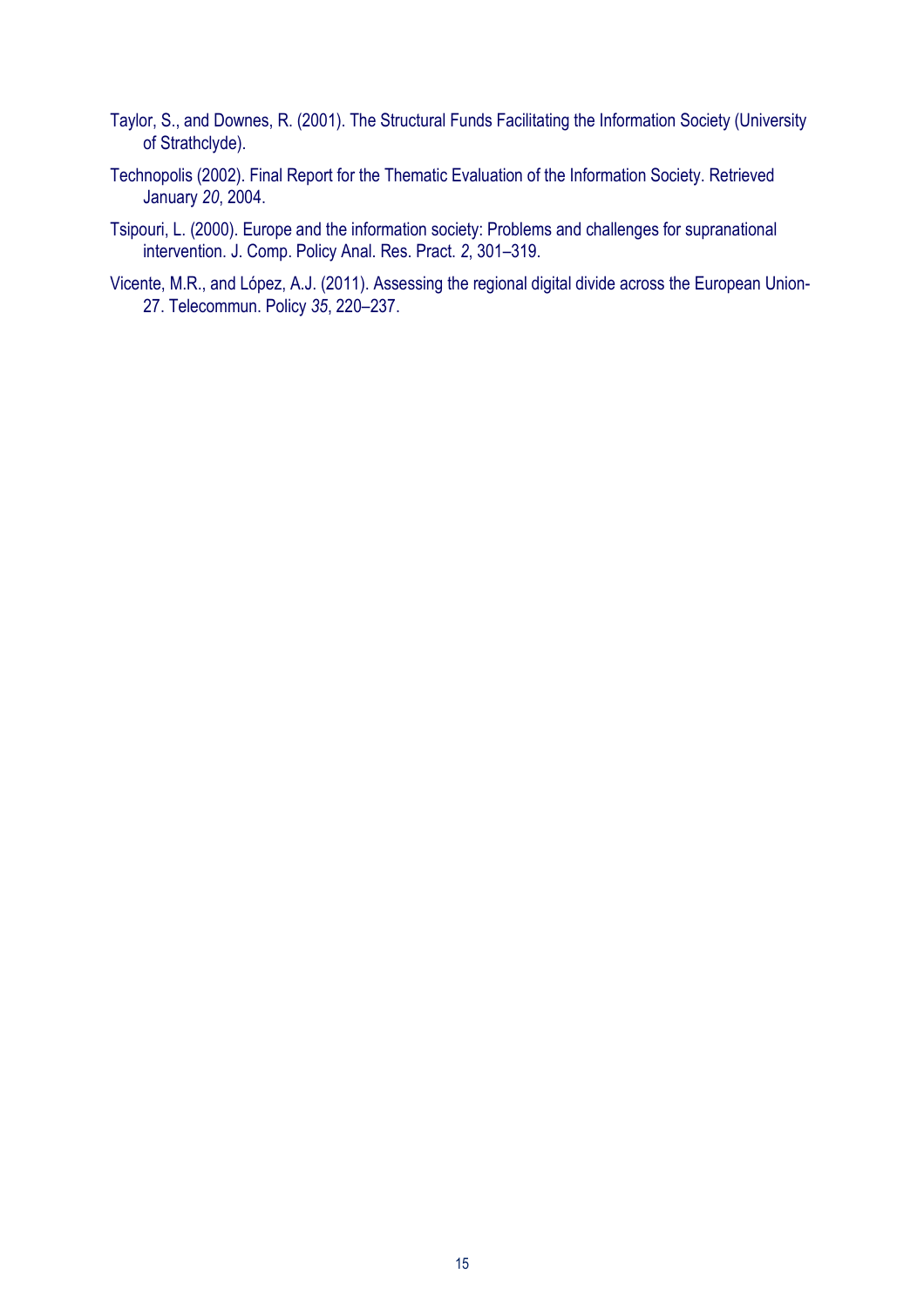## **Annexes**



**Map 1. Normalised ESIF expenditure for digital investments during the 2014-2020 programming period.** 

**Note:** Including all the Structural Funds (ERDF, CF, ESF, YEI, EAFRD) except the EMFF **Source:** Authors based on data from Eurostat, 2017; JRC, 2017a, 2017b.